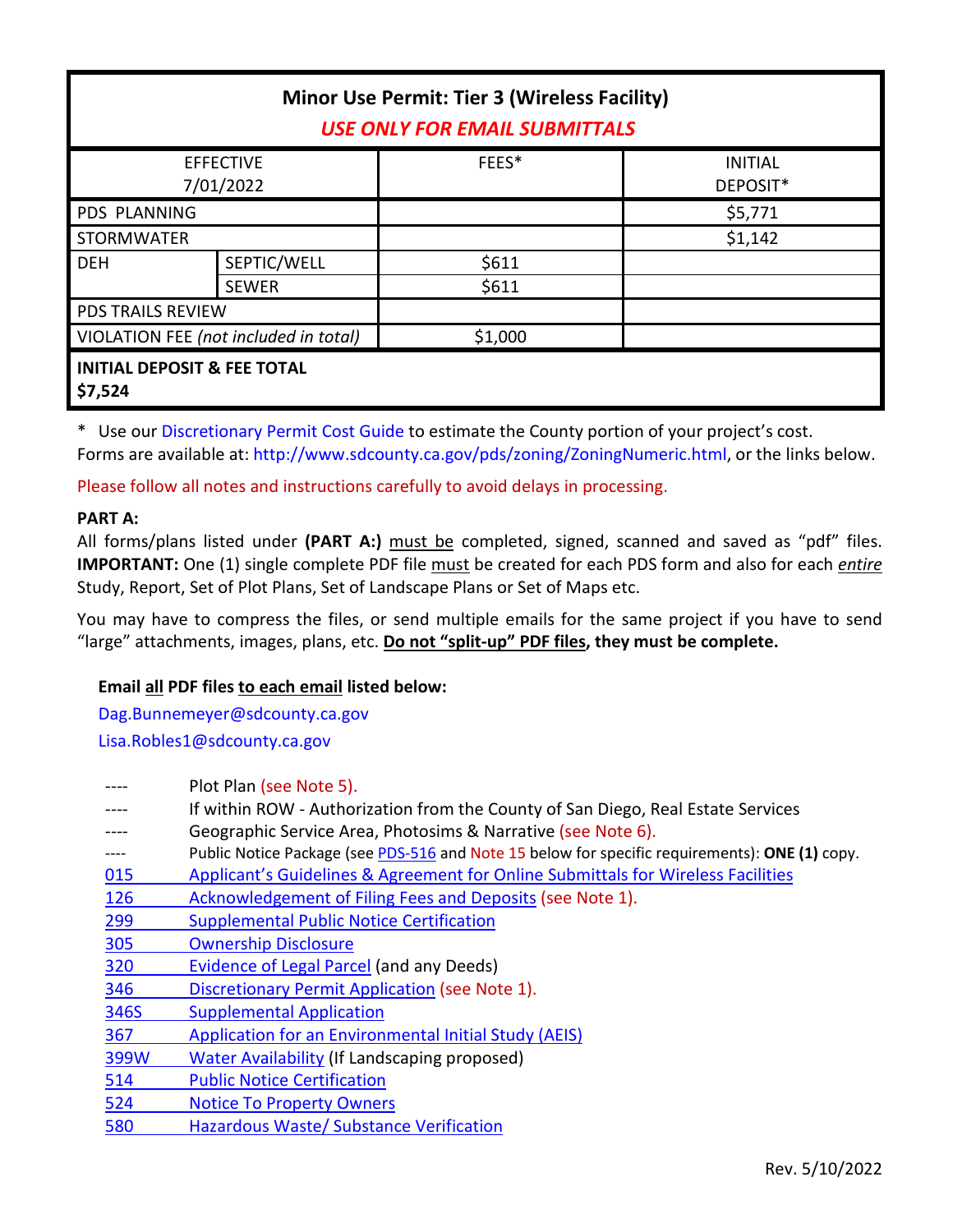# 581 [Plan Check Pre-Application Notice](http://www.sdcounty.ca.gov/pds/zoning/formfields/PDS-PLN-581.pdf)

### **Storm Water Management Documents:**

- **Step 1:** [Storm Water Intake Form for All Permit Applications](http://www.sandiegocounty.gov/content/dam/sdc/pds/zoning/formfields/SWQMP-Intake-Form.pdf) (see Notes 2, 3, 4).
- **Step 2: As determined by the Intake Form above, complete the required SWQMP below.** [Standard Project SWQMP](http://www.sandiegocounty.gov/content/dam/sdc/pds/zoning/formfields/SWQMP-Standard.pdf) (see Notes 2, 3, 4). **Or**

[Priority Development \(PDP\) SWQMP](https://www.sandiegocounty.gov/content/sdc/dpw/watersheds/DevelopmentandConstruction/BMP_Design_Manual.html) (see Notes 2, 3, 4).

## **PART B:**

## **All items listed below are for your information only. Please do not submit these forms.**

- 090 [Minimum Plot Plan Information](http://www.sdcounty.ca.gov/pds/docs/pds090.pdf)
- 209 Defense [and Indemnification Agreement FAQs](http://www.sdcounty.ca.gov/pds/zoning/formfields/PDS-PLN-209.pdf)
- 298 [Supplemental Public Notice Procedure](http://www.sdcounty.ca.gov/pds/zoning/formfields/PDS-PLN-298.pdf)
- [374 Resource Protection Study](http://www.sdcounty.ca.gov/pds/zoning/formfields/PDS-PLN-374.pdf)
- [515 Public Notice Procedure](http://www.sdcounty.ca.gov/pds/zoning/formfields/PDS-PLN-515.pdf)
- [516 Public Notice Applicant's Guide](http://www.sdcounty.ca.gov/pds/zoning/formfields/PDS-PLN-516.pdf)
- 565 [Minor Use Permit Applicant's Guide](http://www.sdcounty.ca.gov/pds/zoning/formfields/PDS-PLN-565.pdf)
- [906 Signature Requirements](http://www.sdcounty.ca.gov/pds/zoning/formfields/PDS-PLN-906.pdf) 
	- [Policy FP-2: Fire Code Compliance for Cellular Facilities](http://www.sdcounty.ca.gov/pds/zoning/formfields/POLICY-FP-2-2015.pdf) 
		- [Policy G-3: Determination of Legal Parcel](http://www.sdcounty.ca.gov/pds/zoning/formfields/POLICY-G-3.pdf)

### **NOTES:**

# 1. **IMPORTANT:**

A Registered Property Owner **MUST SUBMIT** a **Signed Letter of Authorization** for an Agent if; An Authorized Agent signs the PDS-346 form and is not the registered owner of the parcel.

- Or, the parcel is owned by two or more registered owners.
- Or, not all of the registered owners are signing the PDS-346 form.
- Or, the Authorized Agent is not the Financially Responsible Party.
- Or, the parcel is owned by a Corporation.

# **ADDITIONALLY:**

Financially Responsible Party **MUST SIGN** form PDS-126. Financially Responsible Party **INFORMATION MUST MATCH EXACTLY** on form PDS-126 Authorized Agent **may sign** form PDS-346 **ONLY IF ATTACHED** to a **Signed Letter of Authorization.** 

- 2. Files CANNOT have any security restrictions or passwords. Please name each PDF file based on the "Title or PDS Form Number" of document being submitted (examples: Plot Plan, PDS-015, PDS-215, PDS-346, Storm Water Intake Form, Standard SWQMP, or PDP SWQMP).
- 3. The Storm Water Intake Form determines whether a project requires a Standard SWQMP or Priority Development Project (PDP) SWQMP. These forms and documents must be submitted as PDF files on the USB Flash Drive and have all required signatures.
- 4. One (1) single complete PDF file must be created for each PDS Form and also for each entire Study, Report, Set of Plot Plans, Set of Landscape Plans or Set of Maps etc. Do not "split-up" files, they must be complete.
- 5. Plot plans, elevation drawings, etc. (must be at least 11" x 17"). Plot plans must be drawn in standard engineer scale.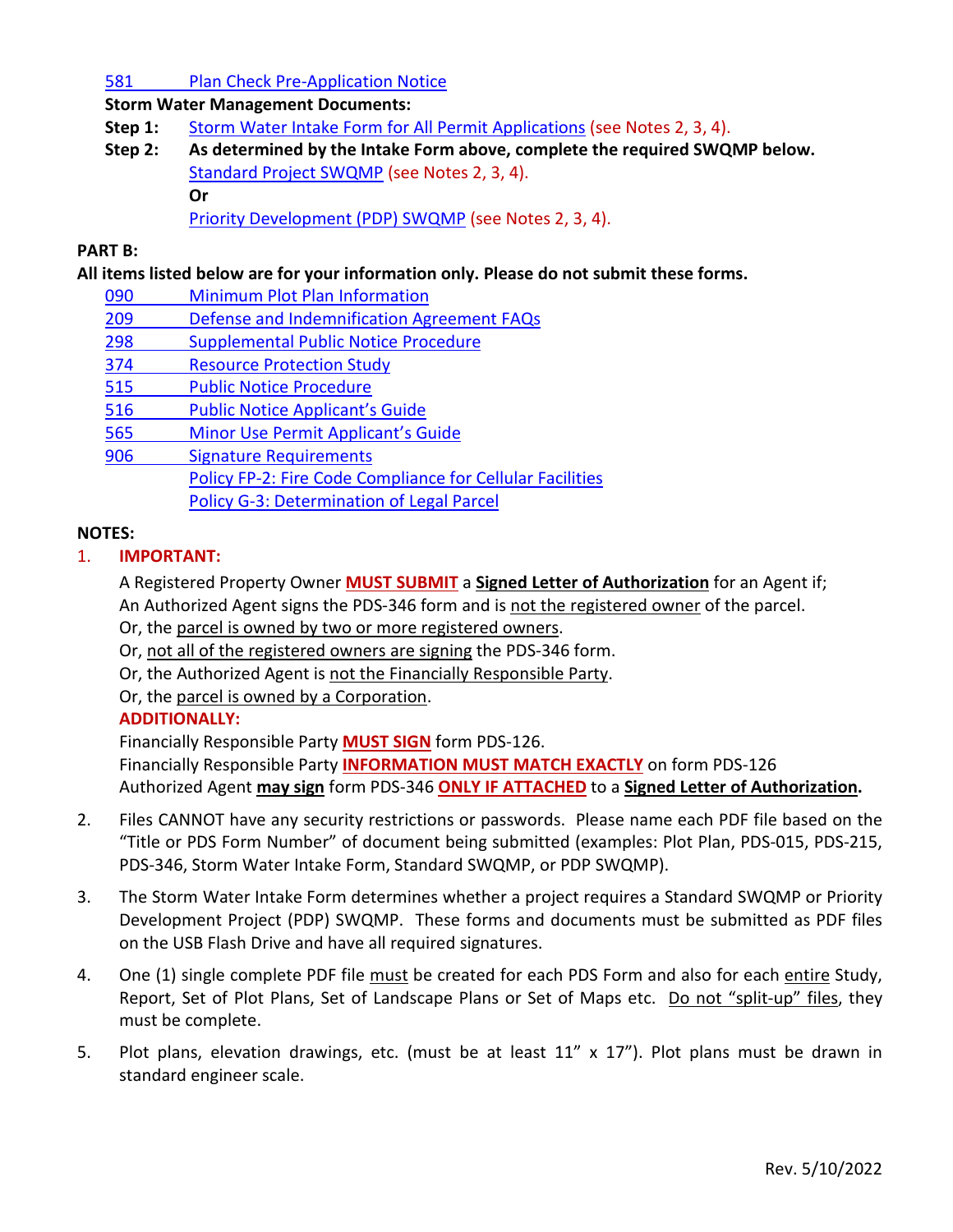- 6. In addition to the above requirements, all wireless telecommunication projects are required to submit additional information listed under the Wireless Facilities Section in **PDS-565 Minor Use Permit Applicant's Guide**. (For example: Geographic Service Area Maps, Alternative Site Analysis, Photo-simulation, etc.). Electronic submittal must contain all required documents and a written narrative addressing the requirements listed in Section 6984 of the Zoning Ordinance.
- 7. Staff, please note on the PDS-346 if project qualifies for Policy FP-2. If the project qualifies for Policy FP-2 (the building is less than 300 sq. ft. and the proposed facility is not going into or attached to an existing building, i.e., church; and the site is not located within four fire districts (North County FPD, Rincon Del Diablo (Escondido) MWD, San Marcos FPD, or Vista FPD) **THEN NOTE ON THE PDS-346 FORM THAT PPS NEEDS TO DISTRIBUTE TO COUNTY FIRE**. Our Fire Personnel will be reviewing it to make sure the project meets all the requirements of Policy FP-2. If it is in one of the four fire districts noted above OR is proposed to be included in or attached to an existing building/structure, then **NOTE ON PDS-346 THAT PPS NEEDS TO DISTRIBUTE IT TO THE APPROPRIATE FIRE DISTRICT**. Policy FP-2 does not apply if applicant has a letter from the fire department.
- 8. **Cell Sites Adding Generators:** Existing approved projects that are adding generators require a modification to the existing permit. Also, do not accept **PDS Review Teams** money as they don't need to review. There is no distribution to **PDS Review Teams**. Put a note on the PDS-346 Form telling PPS not to distribute to **PDS Review Teams**.
- 9. Project goes to local Community Planning Group and/or Design Review Board for recommendation.
- 10. No Health Department (DEH) Fee if within Right of Way.
- 11. Cell Sites being accessed via private road easement must include proof of access to a publicly maintained road for the purpose of the cell facility.
- 12. Cell Sites being proposed on a parcel with an existing SFD or other structure being serviced by a septic system must provide a certified as-built Plan for the parcel. A \$1,078 fee for DEH must be collected.
- 13. If project is a violation, plans must have Code Compliance Officer's stamp before accepting the application.
- 14. Your application package must be complete when you bring it in for submittal. The submittal process begins at the main "Check-In" counter on the first floor.
- 15. Notice of the application shall be given to all property owners within 500' (feet) from the applicant's property and a minimum of 20 different owners. For example, if 20 different property owners cannot be found within a 500' radius, the notice area shall be expanded until 20 property owners are available for notification. See table on the next page for more details.